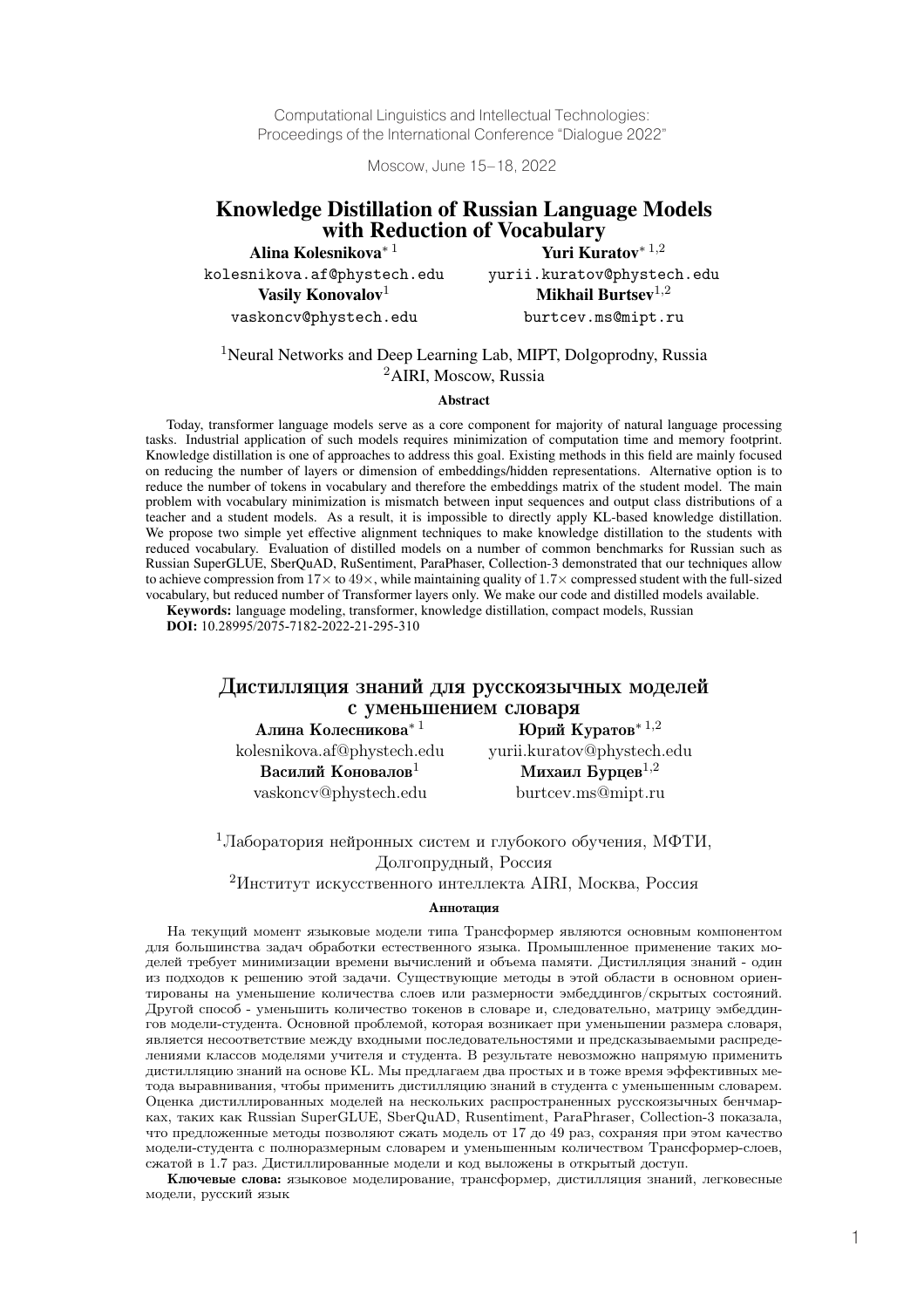#### 1 Introduction

Pre-trained Transformer language models have been found to be very successful across a wide range of NLP tasks. Most of the recent state-of-the-art models are based on variations of the original Transformer (Vaswani et al., 2017) and different self-supervised pre-training techniques like masked language modeling (Devlin et al., 2019). Such models became very large, starting from hundreds of millions of parameters (Radford et al., 2018; Devlin et al., 2019; Liu et al., 2019) to hundreds of billions (Brown et al., 2020; Smith et al., 2022; Rae et al., 2021; Lin et al., 2021). Large models require lots of computation, memory, and fast accelerators like TPUs/GPUs. It is challenging to use large models in practical applications where prediction time is critical and available disk/RAM is limited.

General approaches like pruning, quantization, and knowledge distillation (KD) were applied to Transformer language models to make them faster and smaller. Pruning (LeCun et al., 1989) removes some weights of the large models with negligible degradation of predictions. Quantization (Gong et al., 2014) reduces weights precision to float 16, inthe  $\tilde{A}$ , or even bits. Knowledge distillation (Bucilua et al., 2006; Ba and Caruana, 2014; Hinton et al., 2015) (KD) is used to train smaller student model to mimic behaviour of the larger teacher model.

However, in general, knowledge distillation relies on Kullback-Leibler (KL) divergence over teacher and student predictions. Language models are trained to predict tokens probability distribution in a vocabulary. It implies that teacher and student should share the same vocabulary. If a teacher and student models have different vocabularies, KL loss can not be directly applied as they have different sets of prediction classes. It makes KL-based knowledge distillation for models with mismatched vocabularies impossible. Another outcome of mismatched vocabularies is different tokenization for teacher and student models. It leads to different lengths of input and, therefore, output sequences, which also adds ambiguity to KL-based distillation in this case.

A ratio of embeddings parameters becomes larger as student models become smaller by reducing the number of Transformer layers and/or dimension of hidden representations. Embeddings can get over 50% of all parameters for small models as shown on Figure 1.



Figure 1: Ratio of number of parameters for embeddings to the full model. In smaller models embeddings have higher fraction of parameters compared to other models with the same vocabulary size. Selected models for English language are shown with the blue markers. The models are denoted by size of hidden representation (H) and number of layers (L).

One of the possible ways to reduce a fraction of embeddings parameters is to make the size of student vocabulary smaller. Moreover, changing student vocabulary could be reasonable for distilling to another domain or from multilingual to monolingual models. Changing student vocabulary leads to the problem of knowledge distillation with mismatched vocabularies.

This paper focuses on applying knowledge distillation to train student models with a smaller vocabulary than the teacher. We propose several strategies for output/intermediate representations alignment. The first one uses teacher and student representations corresponding to the tokens found in both vocabu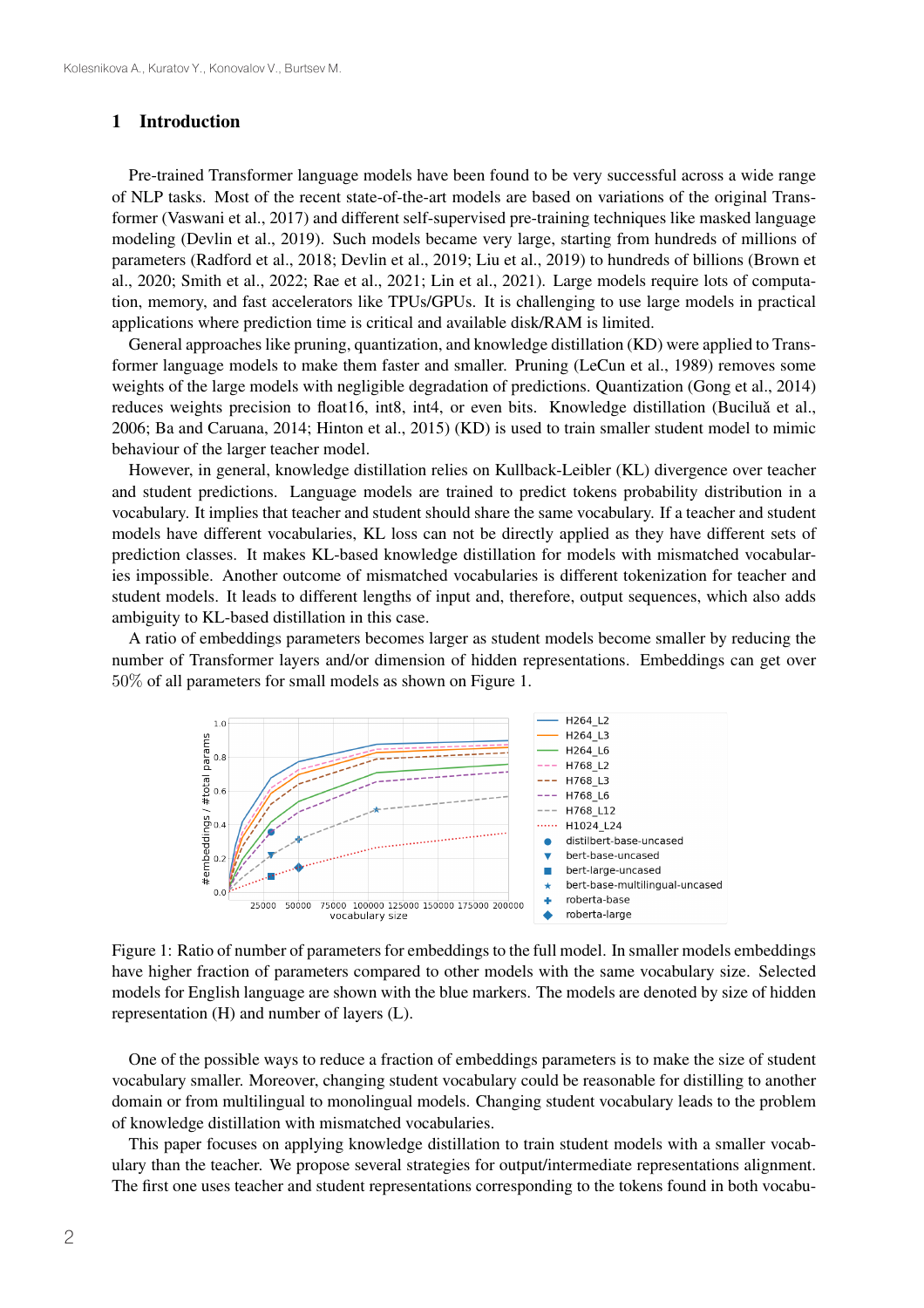laries (*match* strategy). The second aligns the sequences, produced by student tokenizer, with the teacher by aggregating representations corresponding to an alignment (*reduce* strategy).

We show that teacher's knowledge can be effectively transferred to the student with mismatched vocabulary. We pre-train student models with proposed KD methods and evaluate them on a number of common benchmarks for the Russian language such as Russian SuperGLUE, SberQuAD, RuSentiment, ParaPhraser, and NER on Collection-3. Our students are from  $17\times$  to  $49\times$  and up to  $104\times$  faster on GPU than the teacher while having competitive quality to the  $1.7\times$  compressed student. We make our  $code<sup>1</sup>$  and pre-trained models<sup>2</sup> available online.

## 2 Related work

Knowledge distillation can be used to train task-specific fine-tuned and general pre-trained models. Task-specific distillation (Chia et al., 2018; Sun et al., 2019; Tang et al., 2019; Aguilar et al., 2020) takes two steps: fine-tuning a teacher model on a task and distilling it to a student model. The disadvantage of such approach is that it requires repeating both steps for each new task. Large teacher model fine-tuning could be too expensive.

Such models as DistilBERT (Sanh et al., 2019), TinyBERT (Jiao et al., 2020), MobileBERT (Sun et al., 2020b), MiniLM (Wang et al., 2020; Wang et al., 2021) use general pre-training distillation. Distillation could be performed only once to pre-train a general student model, and then student model fine-tunes on tasks, removing expensive teacher fine-tuning step. DistilBERT uses a triple loss: distillation loss between student and teacher output probabilities, student masked language modeling loss, and cosine loss for hidden representation of student and teacher models. TinyBERT adds trainable student-teacher projections for embeddings and Transformer layer output representations. These projections allow training student models with Transformer layer hiddens of arbitrary size. TinyBERT, MobileBERT, MiniLM use attention matrices as an additional source of knowledge for distillation. A student model trains to produce similar attention matrices to a teacher by additional loss term.

However, previously mentioned pre-training knowledge distillation approaches are not flexible enough. Student model vocabulary should be the same as a teacher model to compute the distillation loss. Different vocabularies also lead to different tokenization, hence different student and teacher sequence lengths. Therefore, student-teacher output probabilites, hiddens and attention matrices are not aligned to be used with losses mentioned above.

(Zhao et al., 2021) addresses these problems with mixed-vocabulary training. Authors propose first to pre-train student embedding matrix together with teacher model and then use it for regular student model MLM pre-training. Tokenization for each word in mixed-vocabulary training is performed by randomly selecting teacher or student vocabulary with corresponding embeddings matrix. This way, only the embeddings matrix is trained using teacher model knowledge. All other parameters of the smaller student model do not benefit from the teacher model. In our work, we propose methods that allow training student model with knowledge distillation in one stage and using teacher knowledge from all layers.

The problem with mismatched vocabulary is actually more general. Vocabulary tokens are essentially labels for a token classification task, that is, language modeling. In other words, the more general problem is knowledge distillation for teacher and student models with different sets of labels. Instead of predictions distillation, pre-classification layer outputs or other representations might be used for distillation (Tian et al., 2020; Sun et al., 2020a), making a connection to representation-based learning (Bromley et al., 1993; Chen et al., 2020).

Alternatively, the number of parameters in Transformer models can be reduced by parameters sharing (Lan et al., 2020), embeddings matrix factorization (Sun et al., 2020b; Hrinchuk et al., 2019; Lan et al., 2020), and pruning (Voita et al., 2019; Gordon et al., 2020). These approaches are complementary to knowledge distillation in general and to our methods as well.

<sup>1</sup> github.com/ayeffkay/rubert-tiny

 $2$ See models with distil- prefix at huggingface.co/DeepPavlov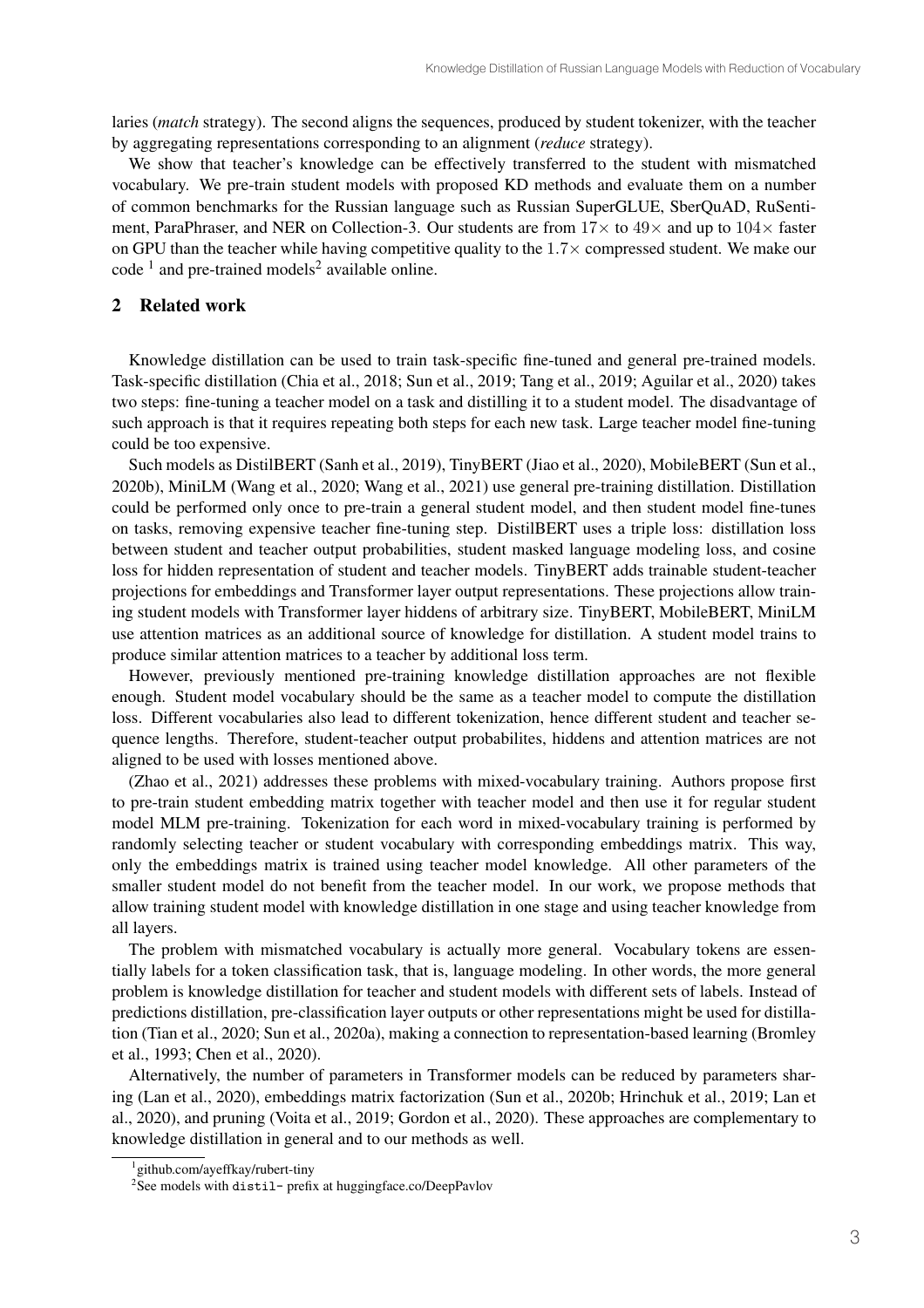#### 3 Distillation strategy

#### 3.1 Background

One of the first attempts of pre-trained Transformer language model distillation is DistilBERT (Sanh et al., 2019). Authors introduce training objective which is a linear combination of the supervised masked language modeling (MLM) loss:

$$
\mathcal{L}_{mlm} = -\sum_{\substack{i=1, \\ i \in \text{masked\_ids}}}^{|X_t|} \sum_{j=1}^{|V_t|} y_{ij} \log p_{ij}^s,\tag{1}
$$

distillation loss over the soft target probabilities of the teacher:

$$
\mathcal{L}_{ce} = -\sum_{\substack{i=1, \\ i \notin \text{masked}\_ids}}^{|X_t|} \sum_{j=1}^{|V_t|} p_{ij}^t \log p_{ij}^s,\tag{2}
$$

and cosine distance loss for the student and teacher hidden representations:

$$
\mathcal{L}_{cos} = \sum_{\substack{i=1, \\ i \notin \text{masked\_ids}}}^{|X_t|} \cos\_{\text{dist}}\left(h_{n,i}^t, h_{m,i}^s\right), \cos\_{\text{dist}}\left(h_{n,i}^t, h_{m,i}^s\right) = 1 - \frac{\langle h_{n,i}^t, h_{m,i}^s \rangle}{\|h_{n,i}^t\| \|h_{m,i}^s\|},\tag{3}
$$

here masked ids is a set of subword indices, masked with some probability;  $|X_t|$  is a subwords sequence length obtained after input sequence tokenization by teacher tokenizer;  $V_t$  is a teacher vocabulary with the size |V<sub>t</sub>|;  $y_{ij}$  is a masked subword index in a vocabulary;  $p^s$ ,  $p^t$  are subword probabilities produced by student and teacher models;  $h_m^s$ ,  $h_n^t$  are student and teacher hidden states taken from  $m$ -th and  $n$ -th Transformer layers. Alternatively Kullback-Leibler divergence can be used instead of  $\mathcal{L}_{ce}$ .<sup>3</sup>

Usually, it is assumed that a teacher and a student use the same vocabulary, i.e. inputs for the teacher and the student will match after tokenization. But if a teacher and a student use different vocabularies, then tokenized inputs will be different and will not always have the same length. Further we represent the problem statement more formally and provide our solutions.

#### 3.2 Problem statement

Given teacher with vocabulary  $V_t$  and student with vocabulary  $V_s$ , such that  $|V_s| < |V_t|, V_s \cap V_t \neq \emptyset^4$ . Then LM output probabilities shapes will be  $(|X_t|, |V_t|)$ ,  $(|X_s|, |V_s|)$  and hidden states shapes will be  $(|X_t|, d_t)$ ,  $(|X_s|, d_s)$  for teacher and student respectively, where  $X_t$  and  $X_s$  are inputs produced after tokenization by teacher and student tokenizers,  $d_s$  and  $d_t$  are hidden states dimension. As mentioned above, in general  $X_t \neq X_s$  and  $V_t \neq V_s$ . The task is *to define alignment*  $X : X_s \to X_t$  for sequence *length dimension* to obtain  $|X_s| = |X_t|$  and *mapping*  $V : V_s \to V_t$  *between vocabularies.* 

For simplicity we will assume that  $|X_t| \leq |X_s|$ . The rationale behind this lies in the observation that because of reduced vocabulary size  $|V_s|$  BPE tokenization algorithm will keep less amount of more frequent subwords, thus leading to longer student-generated outputs. Our observation confirmed when we compared sequence lengths produced by teacher and student pre-trained tokenizers with  $\sim 1.2 \times 10^5$ and  $\sim 3 \times 10^4$  vocabulary sizes respectively. On the corpus of  $\sim 2.7 \times 10^7$  sequences only 0.2% of the student-tokenized sequences were shorter than the teacher.

<sup>&</sup>lt;sup>3</sup>The difference will be in the term  $p_{ij}^t \log (p_{ij}^t)$ .

<sup>4</sup> We emphasize that *non-empty intersection condition between teacher and student vocabularies is necessary*, because the strategies below cannot be applied in the case of its complete mismatch.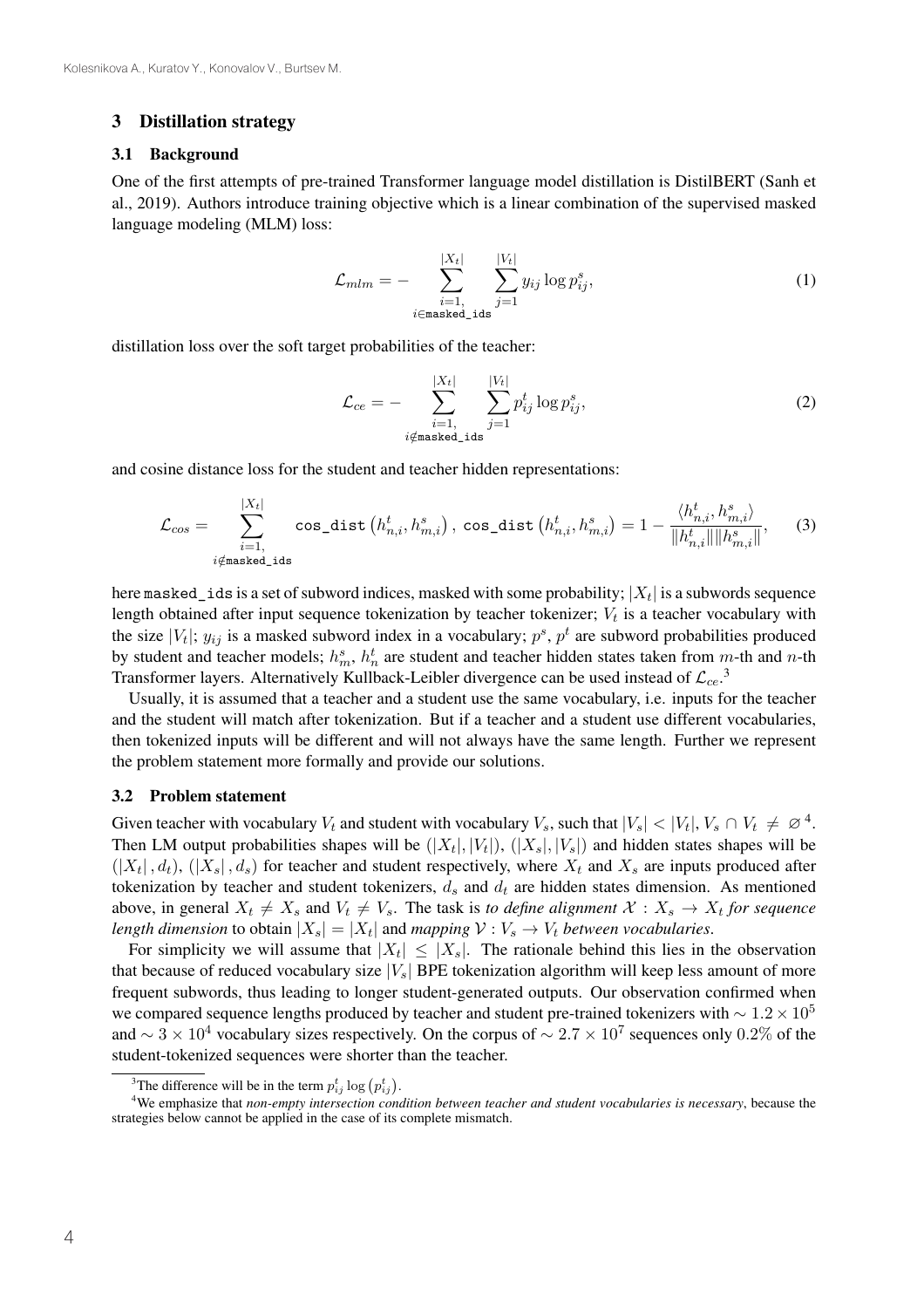#### 3.3 Sequence length dimension alignment

We propose two strategies for sequence length dimension alignment: *match* strategy and *reduce* strategy. The first one can be applied *both* to the sequence length and vocabulary dimension, the second one for sequence length dimension only.

For the *match* strategy, after building student vocabularies of sizes  $5 \times 10^3$ ,  $10^4$ ,  $2 \times 10^4$ ,  $3 \times 10^4$ using BPE subword tokenization algorithm we found that ∼ 99% student subwords are in the teacher vocabulary of  $\sim 1.2 \times 10^5$  size. Therefore, we can take into account only matching subwords and mask all mismatched subwords (Figure 2)



Figure 2: Match strategy for sequence length dimension alignment. The first sequence is produced by the teacher's tokenizer, and the second by the student's.

If  $n_{match}$  subwords in sequence and  $|V_{match}|$  subwords in vocabulary match, then hidden states and output LM probabilities shapes are transformed as follows:

$$
(|X_t|, d_t) \mapsto (n_{match}, d_t), \quad (|X_t|, |V_t|) \mapsto (n_{match}, |V_{match}|),
$$
  

$$
(|X_s|, d_s) \mapsto (n_{match}, d_s), \quad (|X_s|, |V_s|) \mapsto (n_{match}, |V_{match}|).
$$
 (4)

This makes sequences equal by length and aligned for teacher and student models. LM output probabilities also have equal shapes. KL or CE losses can be used for distillation now with *match* strategy.

It can be seen that *match* strategy lowers overhead required to compute losses. The main drawback is that we lose from 75% (for  $3 \times 10^4$  vocabulary size) to 96% (for  $5 \times 10^3$  vocabulary size) subwords that can be used for distillation from the teacher. Another drawback is that embeddings corresponding to the matching subwords might occur in different contexts for teacher and student and thus might cover different meanings.

In general the task of finding correspondence between teacher- and student-tokenized sequences is ambiguous. For example in Figure 2 depending on the tokenizer we can obtain highly mismatched subword sequences:

#### (5) (Teacher) *excit ##ing* (Student) *ex ##c ##i ##ti ##ng*

In *reduce* alignment strategy an auxiliary input for a student model receives teacher subwords greedily split into student subwords from left to right. Then student's intermediate/output representations corresponding to the one teacher subword are aggregated by summation as shown on Figure 3. Assume that *i*-th teacher subword was splitted by student subwords with indices  $k_1^i, k_2^i, \ldots, k_l^i$ . Then formally, aggregation procedure for hidden states can be written as follows:

$$
h_i^t = \sum_{j \in \{k_1^i, \dots, k_l^i\}} h_j^s, \ i = \overline{1, |X_t|} \tag{6}
$$

Pre-softmax outputs aggregation procedure can be represented in a similar way.

This allows the student to learn mapping from the teacher's vocabulary.

Reduce strategy leaves teacher representations shapes unchanged, and for the student we obtain sequence aligned to teacher sequence length:

$$
(|X_s|, d_s) \mapsto (|X_t|, d_s), \quad (|X_s|, |V_s|) \mapsto (|X_t|, |V_s|) \tag{7}
$$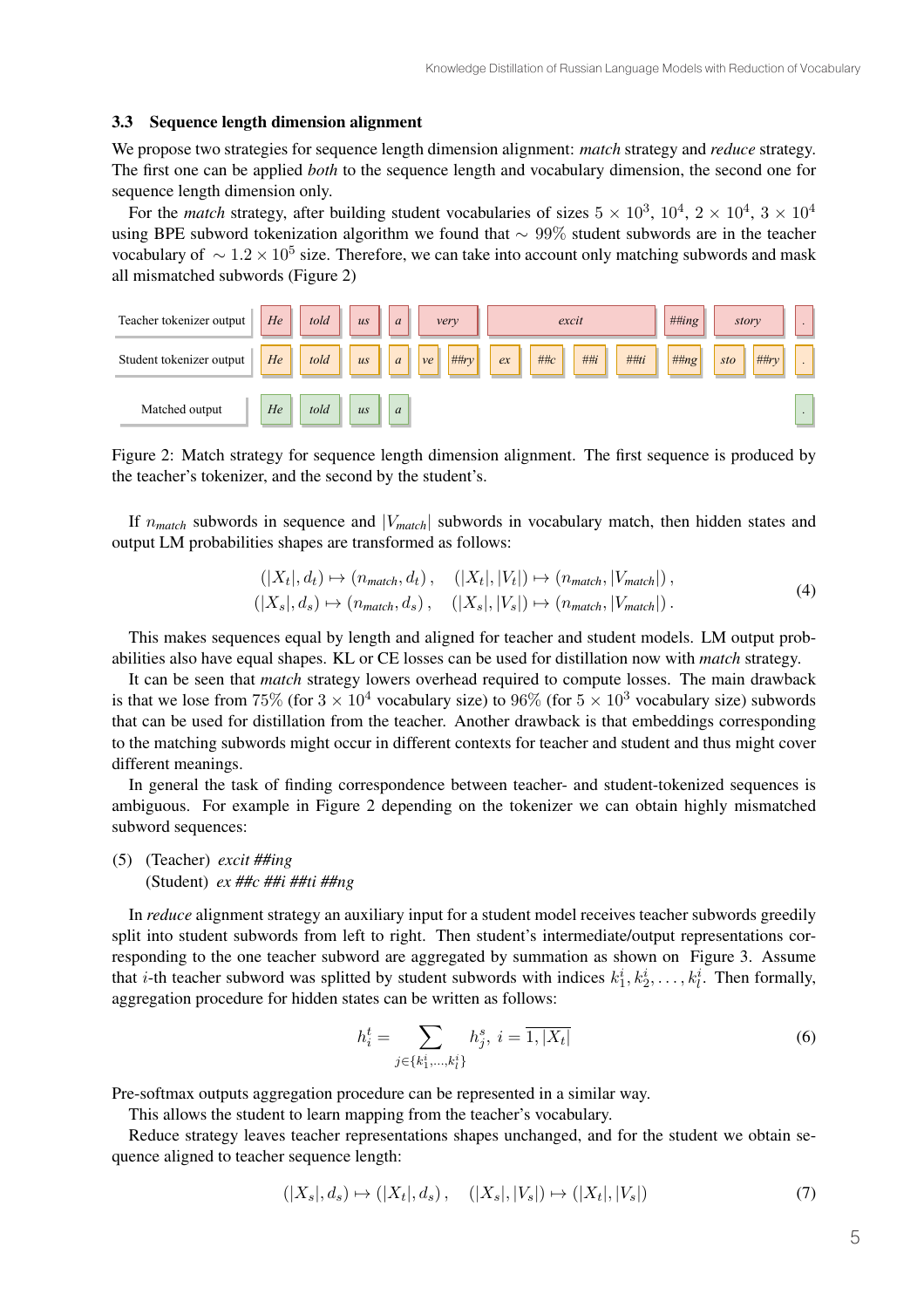#### This can be combined with the match strategy, if vocabulary alignment needed:

$$
(|X_t|, |V_s|) \mapsto (|X_t|, |V_{match}|).
$$
\n
$$
(8)
$$



Figure 3: Reduce strategy. The first sequence is an output from the teacher's tokenizer, the second is a greedy split result of the first sequence by subwords from the student's vocabulary.

*Reduce* strategy combined with *match* over vocabulary introduces another way to use KL or CE losses for distillation. Compared to the match strategy only, we can use all teacher outputs and representations, so reducing the student sequence allows to extract knowledge for all tokens of the teacher vocabulary. But this approach still skips subwords from the student's vocabulary which are not found in the teacher's. This can be partially offset by passing two inputs to the student model. The first one is a teacher-tostudent split with subsequent reduction to compute distillation losses, and the second output from the student's tokenizer to compute supervised masked language modeling loss. The drawbacks of reduce compared to match strategy are higher overhead to compute losses and greedy split which might be not optimal.

#### 4 Experiments

#### 4.1 Pre-training

Corpus Teacher pre-training and distillation to the students was made on the same Russian Language data of ∼ 27M sentences collected from OpenSubtitles (Lison and Tiedemann, 2016), Dirty & Pikabu web resourses, and Social Media segment of Taiga corpus (Shavrina and Shapovalova, 2017).

Models We used pre-trained rubert-base-cased-conversational (12-layer Russian BERT model)<sup>5</sup> as a teacher with hidden states dimension of 768 and vocabulary size of 120K. It was the largest and the slowest model in our experiments.

Two students distil-base  $^6$  and distil-small<sup>7</sup> have the same vocabulary and dimension of hidden states as the teacher, but a number of Transformer layers were reduced to 6 and 2. To train distilbase and distil-small we extended the distillation strategy proposed for DistilBERT (Sanh et al., 2019). Namely, we added MSE loss for averaged attention maps and cosine distance loss for averaged hidden states. To average teacher attention maps and hidden states, we grouped them by six Transformer layers for 2-layer distil-tiny and by two for 6-layer distil-base (because the teacher model has 12 Transformer layers).

Models distil-tiny(30|20|10|5) were students with 3 Transformer layers, hidden states dimension of 264 and reduced vocabulary sizes of 30k, 20k, 10k and 5k. We applied proposed alignment strategies to distil-tiny\* models.

We compare proposed distilled models to other available state-of-the-art distilled models for Russian rubert-tiny and rubert-tiny28. Models rubert-tiny and rubert-tiny2 are 3-layer Trans-

<sup>5</sup> huggingface.co/DeepPavlov/rubert-base-cased-conversational

<sup>6</sup> huggingface.co/DeepPavlov/distilrubert-base-cased-conversational

<sup>7</sup> huggingface.co/DeepPavlov/distilrubert-tiny-cased-conversational

<sup>8</sup> huggingface.co/cointegrated/rubert-tiny, huggingface.co/cointegrated/rubert-tiny2, habr.com/ru/post/562064/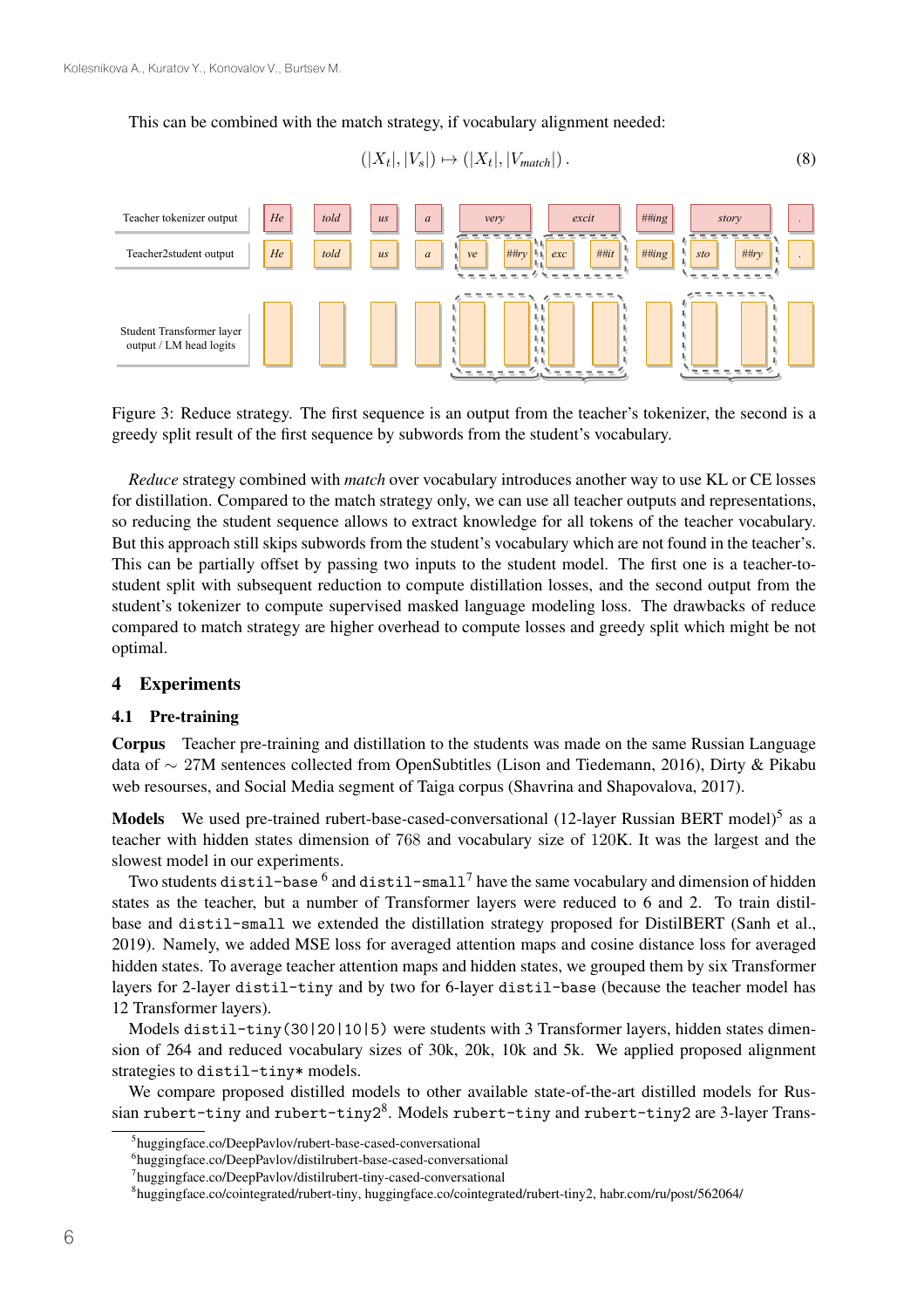formers distilled from multiple teachers and combining MLM and Translation Ranking Modeling (TLM, (Feng et al., 2020)) losses.

All models that we trained and evaluated are listed in Appendix A Table 3 with corresponding inference speed and memory requirements.

Distillation with reduced vocabulary We distilled the teacher model into 3-layer student model distil-tiny30 with 30k subwords in vocabulary. We tried different combinations of loss functions and alignment strategies. Combinations are summarized in Figure 4. In our experiments, we use MLM loss in summation with KL or MSE, or both of them. To compute KL loss teacher and student presoftmax outputs should be aligned: 1. with the match strategy by sequence and vocabulary (KL-match); 2. with the reduce-match strategy, where reduction was made by sequence dimension and match-by vocabulary (KL-reduce-match). MSE loss for hidden states distillation was applied with match and reduce strategies. To match hidden sizes projection layers were used (see details in Appendix B.2).

To apply reduce strategy, we passed two inputs to the student: 1. a student-tokenized input for MLM loss; 2. teacher inputs tokenized by student for MSE and KL. Student representations corresponding to the student-tokenized input *were not aligned and were not used* to compute MSE or KL divergence.



Figure 4: Combinations of loss functions (MLM, KL, MSE) and alignment strategies (reduce, match, reduce-match).

We initialized student models' embeddings by re-using teacher embeddings (see details in Appendix B.1). Other training details could be found in Appendix B.

Ablation To check whether match and reduce strategies are effective for distilling knowledge from the teacher, we pre-trained distil-tiny30 using only MLM loss and without any distillation losses. We also performed pre-training without KL divergence loss term to evaluate its contribution to KL-match & MLM & MSE combination.

To evaluate effect of reduced vocabulary on the distillation quality, we compared distil-tiny\* models with reduced vocabulary to distil-base and distil-small with the same vocabulary as the teacher.

To determine how further vocabulary size reduction affects the distillation quality, we also distilled teacher into distil-tiny models with 5k, 10k and 20k vocabulary sizes (results are in Appendix C).

#### 4.2 Fine-tuning

For evaluation we fine-tuned our models on ParaPhraser (Pivovarova et al., 2017), RuSentiment (Rogers et al., 2018), SberQuAD (Efimov et al., 2020), NER Collection-3 (Mozharova and Loukachevitch, 2016) and Russian SuperGLUE (Shavrina et al., 2020) datasets. Their description is given in Appendix D and Table 5.

Results for ParaPhraser, Collection-3, RuSentiment and SberQuAD are collected in the Table 1. From Table 1 we see expected result that pre-training with MLM is better than random initialization for further fine-tuning. Also, pre-training with distillation improves student models.

Results for the best distilled models on RussianSuperGLUE test sets are shown in the Table 2. We use the following naming conventions for distil-tiny30 models for RussianSuperGLUE results:

- MLM & KL & MSE (RT) with reduce strategy and trainable hiddens projections is distil-tiny-1;
- MLM & KL & MSE (MT) with the same losses combination and match strategy is distil-tiny-2;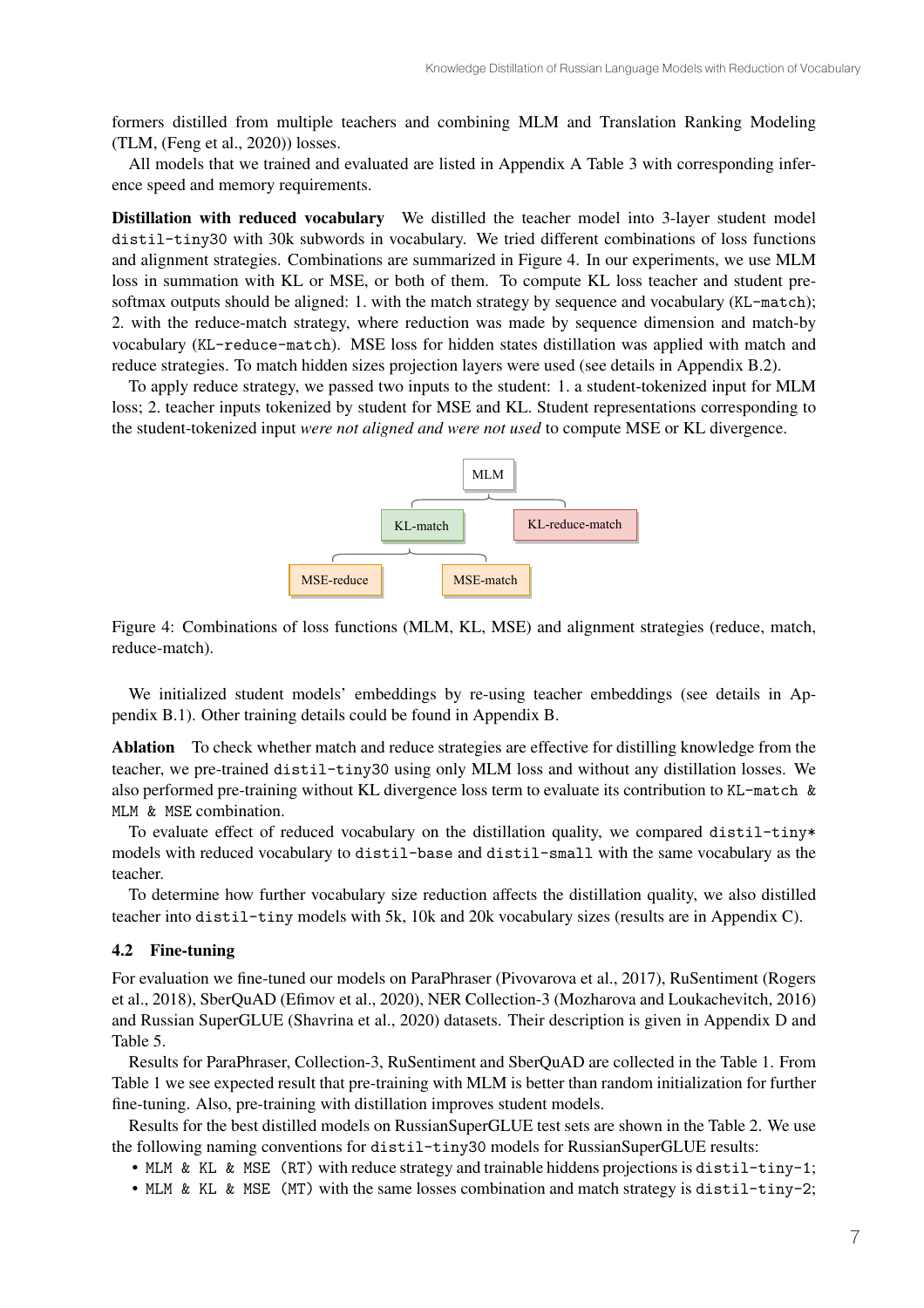• MLM & MSE (RF) with reduce strategy and frozen projections for hidden states is distil-tiny-3. We selected MLM & KL & MSE (MT) over MLM & KL & MSE (RF) despite the better average performance as this difference is caused by SberQuAD scores only. On the other datasets MLM & KL & MSE (MT) performs better or almost the same as MLM & KL & MSE (RF).

Logits distillation with KL divergence loss Proposed *match* and *reduce-match* strategies to align presoftmax outputs of the teacher and student models improve results obtained by MLM pre-training only. Results from Table 1 show that *match* strategy performs better than *reduce-match*. Reduction of logits via summing might not result in the true probability of subword compounding of reduced subwords. The teacher model pre-training procedure does not guarantee that subword probability would be equal to multiplication of its compounding subwords probabilities.

Hidden states distillation Distilling hidden states with MSE loss can improve KL-match & MLM combination. On average, reduce strategy for hidden states alignment works better than match in combinations with KL divergence and without it. Distilling from hidden states allows extracting more knowledge from the teacher and its intermediate states. This observation holds for both the results in Table 1 and Russian SuperGLUE in Table 2.

Surprisingly, frozen projections, that is, non-trainable random projections, perform better for some of the configurations than trainable. For SberQuAD dataset, frozen projections steadily show higher F1 and EM scores, e.g., improving F1 for trainable projections from  $+1$  to  $+26$  F1 points. Though the result is not expected, it has also been previously observed that random projections could be very effective (Wieting and Kiela, 2019).

| Model                       | Proj                 | <b>Distillation Losses</b> | ParaPhraser                                                                  | RuSentiment                                                                | Collection-3                                                                 | SberQuAD                                                                     |                                                                            |
|-----------------------------|----------------------|----------------------------|------------------------------------------------------------------------------|----------------------------------------------------------------------------|------------------------------------------------------------------------------|------------------------------------------------------------------------------|----------------------------------------------------------------------------|
|                             |                      |                            | F1                                                                           | F1 (weighted)                                                              | Entity F1                                                                    | F1                                                                           | EM                                                                         |
| teacher                     |                      | MLM, NSP                   | $86.30 \pm 0.96$                                                             | $76.00 + 0.53$                                                             | $97.01 \pm 0.13$                                                             | $83.82 + 0.15$                                                               | $65.60 + 0.12$                                                             |
| distil-base<br>distil-small |                      | MLM, KL, MSE, Cos          | $82.86 + 0.47$<br>$75.53 \pm 1.03$                                           | $75.82 \pm 0.98$<br>$74.58 \pm 0.10$                                       | $96.40 \pm 0.20$<br>$94.20 \pm 0.20$                                         | $80.05 + 0.43$<br>$68.92 \pm 0.30$                                           | $60.96 + 0.51$<br>$48.21 \pm 0.39$                                         |
|                             |                      |                            | $72.48 + 0.32$                                                               | $69.27 \pm 0.35$                                                           | $75.61 \pm 0.41$                                                             | $17.54 + 0.09$                                                               | $4.46 + 0.14$                                                              |
|                             |                      | <b>MLM</b>                 | $74.54_{\pm 0.20}$                                                           | $71.68 \scriptstyle{\pm 0.30}$                                             | $92.04 \pm 0.26$                                                             | $38.17{\scriptstyle \pm0.21}$                                                | $22.12 + 0.30$                                                             |
|                             | M<br><b>RM</b>       | MLM, KL                    | $74.59_{\pm 0.20}$<br>$74.40 \pm 0.23$                                       | $72.90 + 0.20$<br>$72.98 \pm 0.19$                                         | $93.19 \pm 0.17$<br>$93.01 \pm 0.11$                                         | $52.64 \pm 0.37$<br>$38.41 \pm 0.54$                                         | $34.74 + 0.41$<br>$22.20 \pm 0.51$                                         |
| distil-tiny30               | MF<br>MT<br>RF<br>RT | MLM, KL, MSE               | $75.27 + 0.20$<br>$74.99 \pm 0.20$<br>$74.68 \pm 0.20$<br>$75.06 \pm 0.20$   | $73.06 + 0.21$<br>$73.38 + 0.20$<br>$73.27 \pm 0.20$<br>$73.70_{\pm 0.20}$ | $93.30 \pm 0.14$<br>$93.52 + 0.11$<br>$93.28 \pm 0.09$<br>$93.71_{\pm0.10}$  | $49.43 \pm 1.83$<br>$53.14 \pm 0.35$<br>$60.26 \pm 0.55$<br>$55.02 \pm 0.62$ | $31.33 \pm 1.69$<br>$35.85 \pm 0.47$<br>$40.82 + 0.61$<br>$36.28 \pm 0.62$ |
|                             | MF<br>МT<br>RF<br>RT | MLM, MSE                   | $74.56 \pm 0.20$<br>$74.25 \pm 0.30$<br>$75.23 \pm 0.17$<br>$74.81 \pm 0.16$ | $72.80 + 0.20$<br>$73.11 \pm 0.23$<br>$73.45 + 0.17$<br>$73.12 \pm 0.27$   | $92.64 \pm 0.13$<br>$93.06 + 0.11$<br>$93.87_{\pm 0.09}$<br>$93.26 \pm 0.12$ | $42.62 + 0.62$<br>$43.37 + 0.38$<br>$69.03 \pm 0.24$<br>$43.26 \pm 0.73$     | $25.85 + 0.51$<br>$26.08 + 0.49$<br>$48.46 \pm 0.36$<br>$26.29 + 0.54$     |
| rubert-tiny<br>rubert-tiny2 | T                    | MLM, TLM, MSE              | $74.36 \pm 0.23$<br>$78.72{\scriptstyle \pm0.15}$                            | $69.34 \pm 0.22$<br>$71.84 \scriptstyle{\pm 0.24}$                         | $91.23 \pm 0.17$<br>$93.72{\scriptstyle \pm0.11}$                            | $39.74 \pm 0.52$<br>$67.80 \pm 0.22$                                         | $23.70 \pm 0.48$<br>$47.64 + 0.32$                                         |

Table 1: Fine-tuning results for ParaPhraser, RuSentiment, Colleciton-3 and SberQuAD. "Proj" column means type of alignment (first letter, match-M, reduce-R) and projection mode for hidden states (second letter, frozen-F, trainable-T). RM means reduce-match combination for KL loss. Empty "Losses" cell is to denote student without pre-training.

Distillation without KL divergence loss Surprisingly, the best of distil-tiny30 students are MLM & MSE (RF) with reduce strategy and frozen projections did not use KL loss at all. MLM & MSE (RF) is very close by quality to distil-small and rubert-tiny2, requiring  $10\times$  (resp.  $3\times$ ) less memory and being  $2\times$  (resp.  $5\times$ ) faster on CPU. Moreover, for datasets from Table 1, except SberQuAD, losses combinations without KL divergence work very close to combinations with it. This result also holds on majority of Russian SuperGLUE tasks.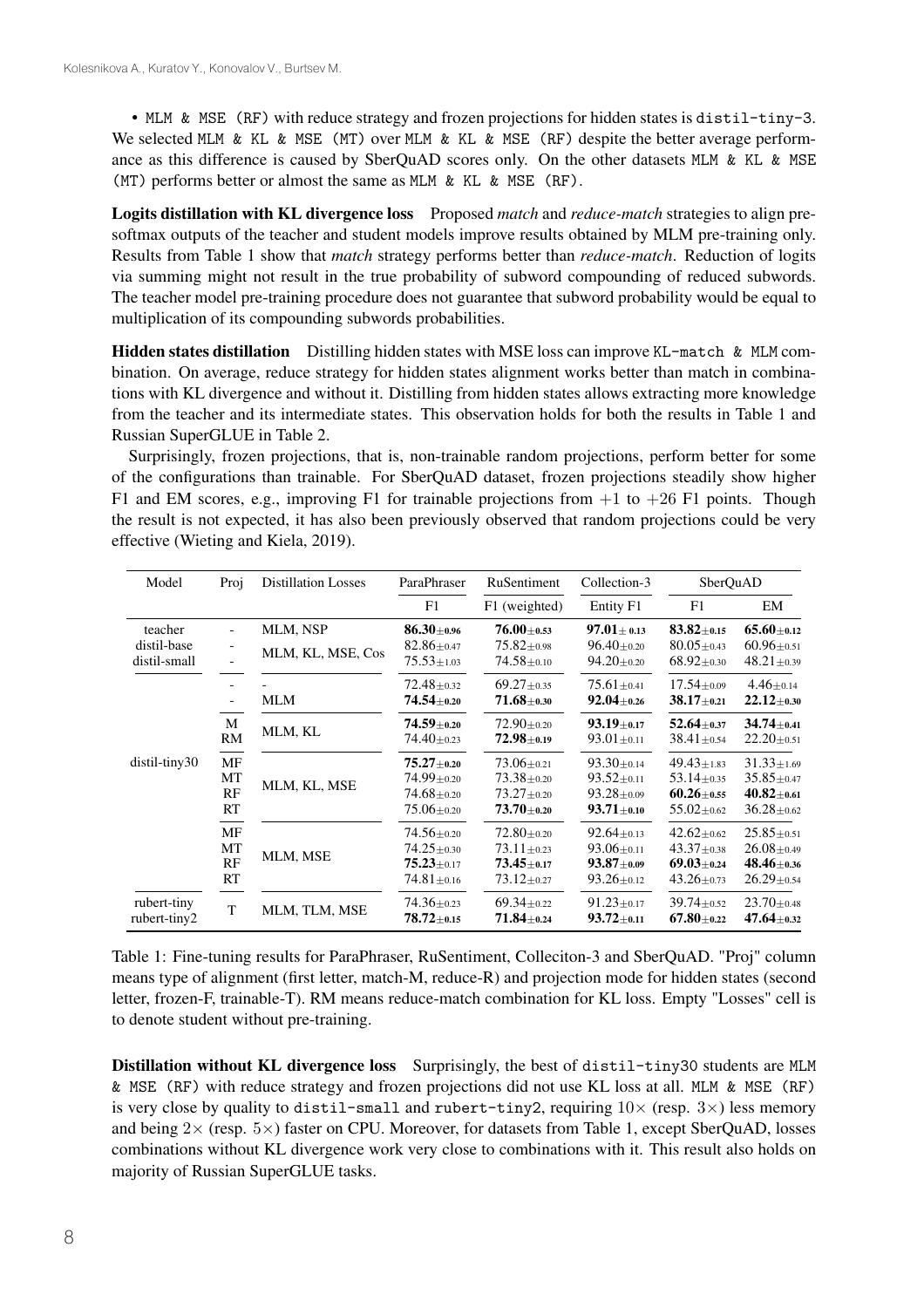| Model         | Score | LiDi   | <b>RCB</b> | PARus | <b>MuSeRC</b>       | <b>TERRa</b> | <b>RUSSE</b> | <b>RWSD</b> | <b>DNOA</b> | RuCoS     |
|---------------|-------|--------|------------|-------|---------------------|--------------|--------------|-------------|-------------|-----------|
|               |       | Mcorr. | F1/Acc.    | Acc.  | F <sub>1</sub> a/EM | Acc.         | Acc.         | Acc.        | Acc.        | F1/EM     |
| teacher       | 54.8  | 21.2   | 31.1/50.8  | 57.2  | 67.5/27.1           | 51.4         | 71.1         | 62.3        | 63          | 79/78.5   |
| distil-base   | 49.84 | 8.5    | 33.0/47.1  | 61.0  | 51.1/6.3            | 49.5         | 63.5         | 63.0        | 65.5        | 69.0/68.6 |
| distil-small  | 45.24 | 3.7    | 34.7/46.5  | 65.8  | 48.6/7.8            | 48.5         | 55.0         | 66.9        | 58.6        | 40.0/39.7 |
| distil-tiny-1 | 42.63 | 4.2    | 28.8/48.9  | 49.0  | 40.4/6.6            | 53.7         | 55.1         | 63.6        | 60.4        | 35.5/35.2 |
| distil-tiny-2 | 42.86 | 3.1    | 25.8/45.4  | 53.6  | 40.4/6.6            | 52.4         | 55.7         | 63.6        | 61.7        | 36.5/36.5 |
| distil-tiny-3 | 44    | 4.6    | 35.0/50.1  | 52.7  | 43.3/7.4            | 52.8         | 56.5         | 66.9        | 61.7        | 33.0/32.7 |
| rubert-tiny   | 42    | $-0.9$ | 31.5/43.0  | 52.8  | 46.5/9.3            | 49.6         | 54.3         | 66.5        | 63.8        | 27.0/26.7 |
| rubert-tiny2  | 45.19 | 17     | 36.7/43.7  | 57.1  | 44.5/9.8            | 50.4         | 59.5         | 65.9        | 58.7        | 31.0/30.5 |

The low impact and inefficiency of KL-loss for distillation might be due to *match* a shift in matching subwords meanings in student and teacher vocabulary. But we do not have a solid proof for that and further investigation is needed.

Table 2: The model performance on the Russian SuperGLUE test sets. Matthews correlation for the LiDiRus task is scaled to  $[-100, 100]$ .

The results on Russian SuperGLUE partially meet the results on ParaPhraser, Collection-3, RuSentiment and SberQuAD. The teacher model significantly outperforms the rest. However, on PARus and RWSD distil-small achieves better results. This might be due to the limited size of the training data. All distil-tiny\* models achieve comparable results with the distil-tiny- $3^9$  slightly ahead, so the contribution of the KL loss to the student performance is not clear. The rubert-tiny2 model outperforms rubert-tiny confirming the previous results.

Dependence of model score on inference time and memory The dependence of models Russian SuperGLUE score on GPU <sup>10</sup> inference time and memory is shown on Figure 5.



(a) The dependence of score on GPU inference memory



Figure 5: The dependence of models Russian SuperGLUE average score on GPU inference time and memory. Random batches of size 16 and sequence length 512 were used.

From Figure 5a we can conclude that memory required for inference and model quality are not always correlated (e.g. distil-base and rubert-tiny2 are worse by quality than the teacher but require more memory). It is caused by differences in the particular implementations of the Transformer architectures. Our distil-tiny models have the lowest memory consumption. At the same time from Figure 5b we can conclude that model score and inference time are highly correlated.

 $^9$ We make it available at <code>https://huggingface.co/DeepPavlov/distilrubert-tiny-cased-conversational-v1</code> <sup>10</sup>See hardware details in Appendix A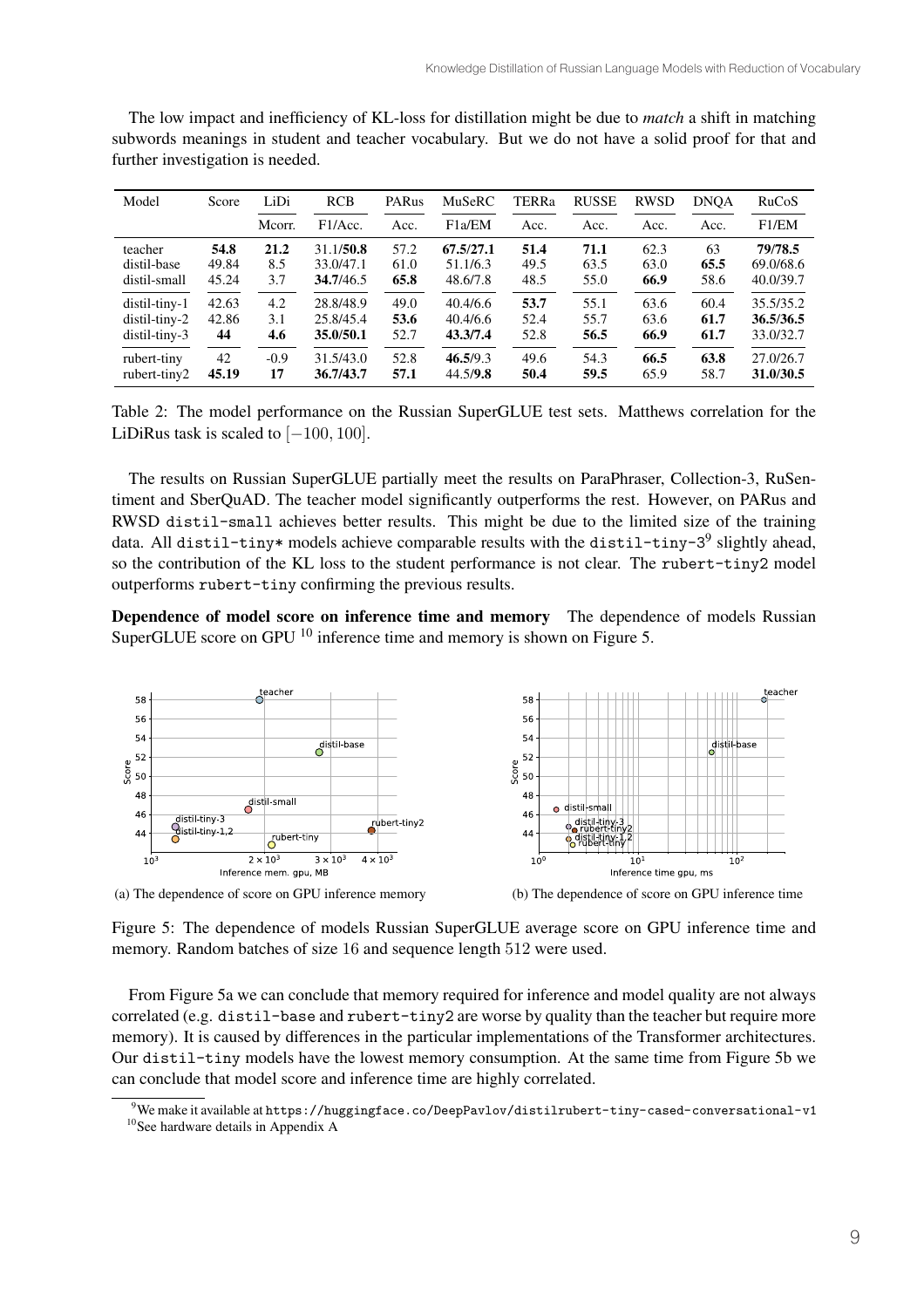#### 5 Conclusions and future work

We introduced two language model distillation strategies allowing to reduce student's vocabulary. *Match* strategy uses only representations for the subwords which are common for a teacher and a student vocabularies. *Reduce* strategy aggregates a student's subwords representations corresponding to particular teacher's subwords. We performed experiments to show how vocabulary reduction affects the distillation process and how our strategies can be effectively applied for distillation based on teacher output and intermediate representations. We trained student models of different sizes which are from  $1.3\times$  to  $49\times$  smaller than the teacher while maintaining a good quality compared to the other SOTA models for Russian of similar size. We found that distillation without Kullback-Leibler divergence loss for models with reduced vocabularies performs the best. Our experiments showed that  $17\times$  compressed student with reduced vocabulary can work very close to  $1.3\times$  compressed student with the same vocabulary as the teacher. Additionally, we made the best of our models and code to train them publicly available.

As further improvements, we consider other ways of distilling intermediate representations based on contrastive and metric learning approaches as well as the more accurate mapping between mismatched subwords in vocabularies to transfer as much knowledge as possible during the distillation process.

#### Acknowledgments

This work was supported by a grant for research centers in the field of artificial intelligence, provided by the Analytical Center for the Government of the Russian Federation in accordance with the subsidy agreement (agreement identifier 000000D730321P5Q0002) and the agreement with the Moscow Institute of Physics and Technology dated November 1, 2021 No. 70-2021-00138

#### Authors' contributions

A.K. suggested some of the experiments, developed and optimized code for training and fine-tuning (except Russian SuperGLUE), carried out the experiments, performed most of the computations, and wrote the manuscript (except Sec. 1, 2). Y.K. suggested the original idea of experiments, helped with code optimization, helped with performing and designing experiments, participated actively in results discussion, wrote Sec. 1, 2 and edited the rest of the manuscript. V.K. performed fine-tuning on the Russian SuperGLUE benchmark, described the results, and suggested edits for the manuscript. M.B. supervised the team, discussed intermediate results and directions of the study, contributed to the manuscript's final version. All authors discussed results and approved the final version of the paper.

#### **References**

- Gustavo Aguilar, Yuan Ling, Yu Zhang, Benjamin Yao, Xing Fan, and Chenlei Guo. 2020. Knowledge distillation from internal representations. // *Proceedings of the AAAI Conference on Artificial Intelligence*, volume 34, P 7350–7357.
- Jimmy Ba and Rich Caruana. 2014. Do deep nets really need to be deep? // Z. Ghahramani, M. Welling, C. Cortes, N. Lawrence, and K. Q. Weinberger, *Advances in Neural Information Processing Systems*, volume 27. Curran Associates, Inc.
- Jane Bromley, Isabelle Guyon, Yann LeCun, Eduard Säckinger, and Roopak Shah. 1993. Signature verification using a" siamese" time delay neural network. *Advances in neural information processing systems*, 6.
- Tom Brown, Benjamin Mann, Nick Ryder, Melanie Subbiah, Jared D Kaplan, Prafulla Dhariwal, Arvind Neelakantan, Pranav Shyam, Girish Sastry, Amanda Askell, Sandhini Agarwal, Ariel Herbert-Voss, Gretchen Krueger, Tom Henighan, Rewon Child, Aditya Ramesh, Daniel Ziegler, Jeffrey Wu, Clemens Winter, Chris Hesse, Mark Chen, Eric Sigler, Mateusz Litwin, Scott Gray, Benjamin Chess, Jack Clark, Christopher Berner, Sam McCandlish, Alec Radford, Ilya Sutskever, and Dario Amodei. 2020. Language models are few-shot learners. // H. Larochelle, M. Ranzato, R. Hadsell, M. F. Balcan, and H. Lin, *Advances in Neural Information Processing Systems*, volume 33, P 1877–1901. Curran Associates, Inc.
- Cristian Buciluă, Rich Caruana, and Alexandru Niculescu-Mizil. 2006. Model compression. *// Proceedings of the 12th ACM SIGKDD international conference on Knowledge discovery and data mining*, P 535–541.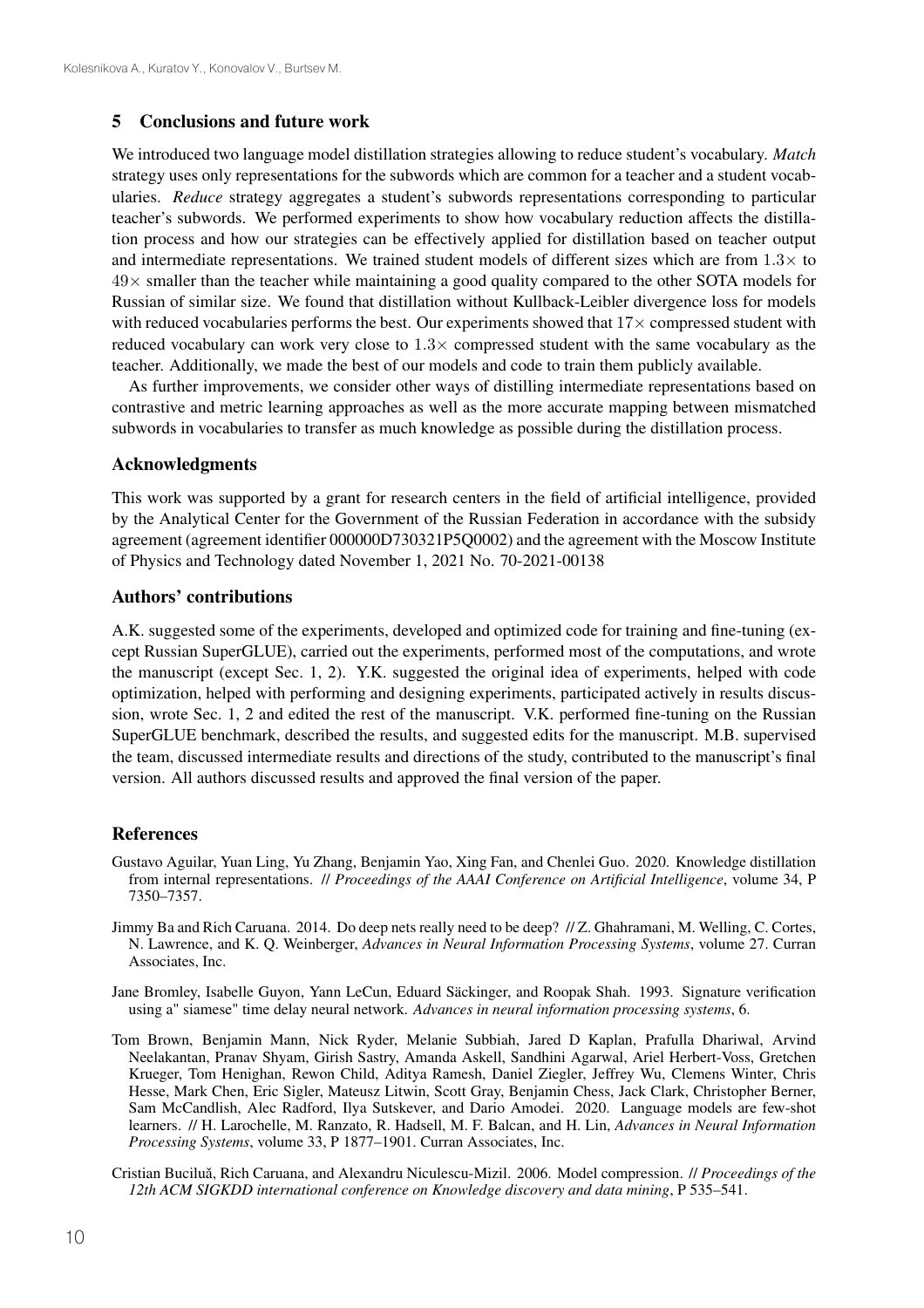- Mikhail Burtsev, Alexander Seliverstov, Rafael Airapetyan, Mikhail Arkhipov, Dilyara Baymurzina, Nickolay Bushkov, Olga Gureenkova, Taras Khakhulin, Yuri Kuratov, Denis Kuznetsov, Alexey Litinsky, Varvara Logacheva, Alexey Lymar, Valentin Malykh, Maxim Petrov, Vadim Polulyakh, Leonid Pugachev, Alexey Sorokin, Maria Vikhreva, and Marat Zaynutdinov. 2018. DeepPavlov: Open-source library for dialogue systems. // *Proceedings of ACL 2018, System Demonstrations*, P 122–127, Melbourne, Australia, July. Association for Computational Linguistics.
- Ting Chen, Simon Kornblith, Mohammad Norouzi, and Geoffrey Hinton. 2020. A simple framework for contrastive learning of visual representations. // Hal Daumé III and Aarti Singh, *Proceedings of the 37th International Conference on Machine Learning*, volume 119 of *Proceedings of Machine Learning Research*, P 1597–1607. PMLR, 13–18 Jul.
- Yew Ken Chia, Sam Witteveen, and Martin Andrews. 2018. Transformer to CNN: Label-scarce distillation for efficient text classification. // *NIPS Workshop CDNNRIA 2018*.
- Jacob Devlin, Ming-Wei Chang, Kenton Lee, and Kristina Toutanova. 2019. Bert: Pre-training of deep bidirectional transformers for language understanding. // *Proceedings of the 2019 Conference of the North American Chapter of the Association for Computational Linguistics: Human Language Technologies, Volume 1 (Long and Short Papers)*, P 4171–4186.
- Pavel Efimov, Andrey Chertok, Leonid Boytsov, and Pavel Braslavski. 2020. Sberquad–russian reading comprehension dataset: Description and analysis. // *International Conference of the Cross-Language Evaluation Forum for European Languages*, P 3–15. Springer.
- Fangxiaoyu Feng, Yinfei Yang, Daniel Cer, Naveen Arivazhagan, and Wei Wang. 2020. Language-agnostic bert sentence embedding. *arXiv preprint arXiv:2007.01852*.
- Yunchao Gong, Liu Liu, Ming Yang, and Lubomir Bourdev. 2014. Compressing deep convolutional networks using vector quantization. *arXiv preprint arXiv:1412.6115*.
- Mitchell Gordon, Kevin Duh, and Nicholas Andrews. 2020. Compressing BERT: Studying the effects of weight pruning on transfer learning. // *Proceedings of the 5th Workshop on Representation Learning for NLP*, P 143– 155, Online, July. Association for Computational Linguistics.
- Kaiming He, Xiangyu Zhang, Shaoqing Ren, and Jian Sun. 2015. Delving deep into rectifiers: Surpassing humanlevel performance on imagenet classification. // *Proceedings of the IEEE international conference on computer vision*, P 1026–1034.
- Geoffrey Hinton, Oriol Vinyals, and Jeffrey Dean. 2015. Distilling the knowledge in a neural network. // *NIPS Deep Learning and Representation Learning Workshop*.
- Oleksii Hrinchuk, Valentin Khrulkov, Leyla Mirvakhabova, Elena Orlova, and Ivan Oseledets. 2019. Tensorized embedding layers for efficient model compression. *arXiv preprint arXiv:1901.10787*.
- Xiaoqi Jiao, Yichun Yin, Lifeng Shang, Xin Jiang, Xiao Chen, Linlin Li, Fang Wang, and Qun Liu. 2020. TinyBERT: Distilling BERT for natural language understanding. // *Findings of the Association for Computational Linguistics: EMNLP 2020*, P 4163–4174, Online, November. Association for Computational Linguistics.
- Zhenzhong Lan, Mingda Chen, Sebastian Goodman, Kevin Gimpel, Piyush Sharma, and Radu Soricut. 2020. Albert: A lite bert for self-supervised learning of language representations. // *International Conference on Learning Representations*.
- Yann LeCun, John Denker, and Sara Solla. 1989. Optimal brain damage. *Advances in neural information processing systems*, 2.
- Junyang Lin, Rui Men, An Yang, Chang Zhou, Ming Ding, Yichang Zhang, Peng Wang, Ang Wang, Le Jiang, Xianyan Jia, et al. 2021. M6: A chinese multimodal pretrainer. *arXiv preprint arXiv:2103.00823*.
- Pierre Lison and Jörg Tiedemann. 2016. Opensubtitles2016: Extracting large parallel corpora from movie and tv subtitles.
- Yinhan Liu, Myle Ott, Naman Goyal, Jingfei Du, Mandar Joshi, Danqi Chen, Omer Levy, Mike Lewis, Luke Zettlemoyer, and Veselin Stoyanov. 2019. RoBERTa: A robustly optimized BERT pretraining approach. *arXiv preprint arXiv:1907.11692*.
- Ilya Loshchilov and Frank Hutter. 2017. Decoupled weight decay regularization. *arXiv preprint arXiv:1711.05101*.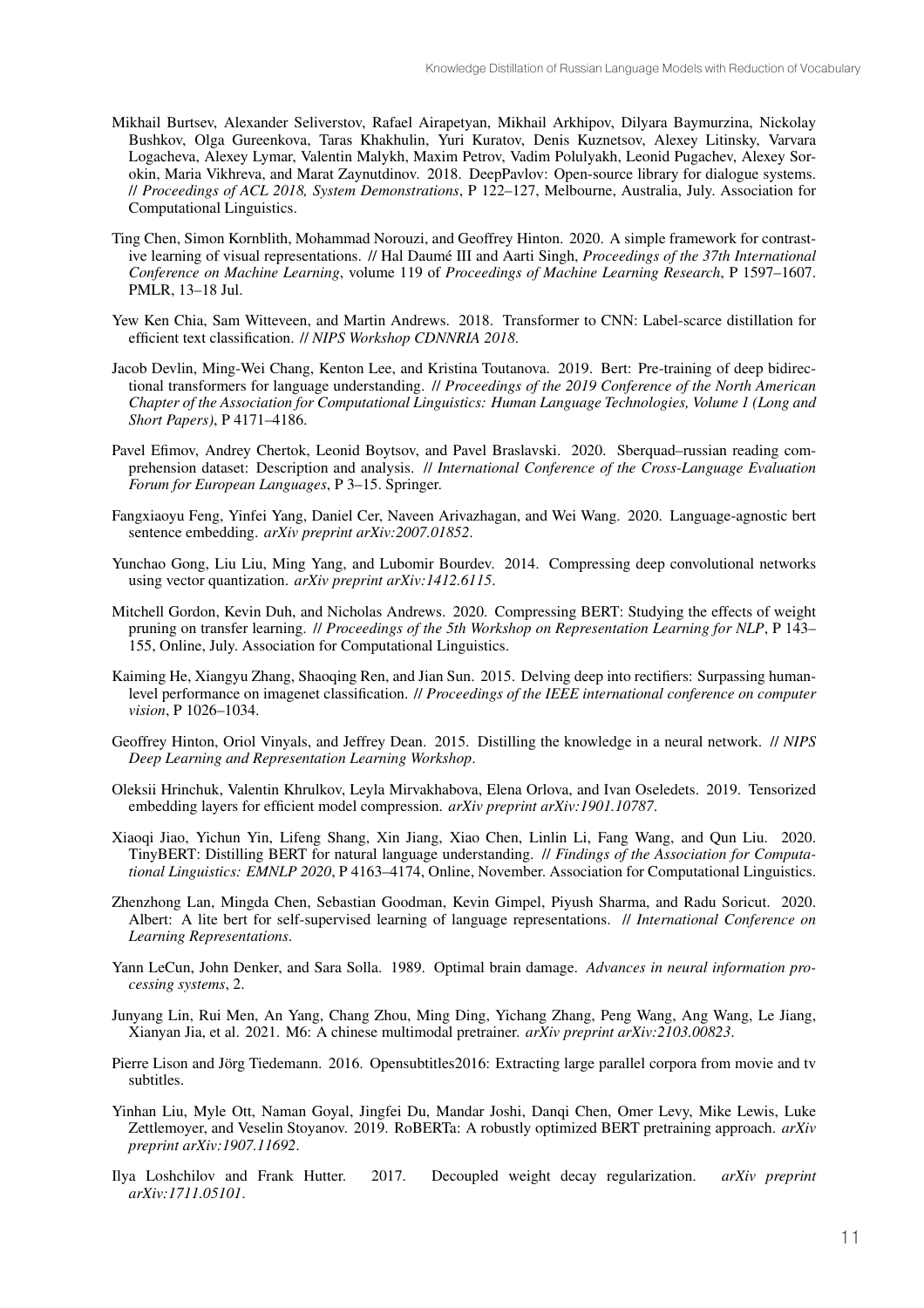- Valerie Mozharova and Natalia Loukachevitch. 2016. Two-stage approach in russian named entity recognition. // *2016 International FRUCT Conference on Intelligence, Social Media and Web (ISMW FRUCT)*, P 1–6. IEEE.
- Lidia Pivovarova, Ekaterina Pronoza, Elena Yagunova, and Anton Pronoza. 2017. Paraphraser: Russian paraphrase corpus and shared task. // *Conference on artificial intelligence and natural language*, P 211–225. Springer.
- Alec Radford, Karthik Narasimhan, Tim Salimans, and Ilya Sutskever. 2018. Improving language understanding with unsupervised learning. Technical report.
- Jack W Rae, Sebastian Borgeaud, Trevor Cai, Katie Millican, Jordan Hoffmann, Francis Song, John Aslanides, Sarah Henderson, Roman Ring, Susannah Young, et al. 2021. Scaling language models: Methods, analysis & insights from training gopher. *arXiv preprint arXiv:2112.11446*.
- Anna Rogers, Alexey Romanov, Anna Rumshisky, Svitlana Volkova, Mikhail Gronas, and Alex Gribov. 2018. Rusentiment: An enriched sentiment analysis dataset for social media in russian. // *Proceedings of the 27th international conference on computational linguistics*, P 755–763.
- Victor Sanh, Lysandre Debut, Julien Chaumond, and Thomas Wolf. 2019. DistilBERT, a distilled version of BERT: smaller, faster, cheaper and lighter. *arXiv preprint arXiv:1910.01108*.
- Tatiana Shavrina and Olga Shapovalova. 2017. To the methodology of corpus construction for machine learning:«taiga» syntax tree corpus and parser. *Proceedings of the "Corpora*, P 78–84.
- Tatiana Shavrina, Alena Fenogenova, Emelyanov Anton, Denis Shevelev, Ekaterina Artemova, Valentin Malykh, Vladislav Mikhailov, Maria Tikhonova, Andrey Chertok, and Andrey Evlampiev. 2020. RussianSuperGLUE: A Russian language understanding evaluation benchmark. // *Proceedings of the 2020 Conference on Empirical Methods in Natural Language Processing (EMNLP)*, P 4717–4726, Online, November. Association for Computational Linguistics.
- Shaden Smith, Mostofa Patwary, Brandon Norick, Patrick LeGresley, Samyam Rajbhandari, Jared Casper, Zhun Liu, Shrimai Prabhumoye, George Zerveas, Vijay Korthikanti, et al. 2022. Using deepspeed and megatron to train megatron-turing nlg 530b, a large-scale generative language model. *arXiv preprint arXiv:2201.11990*.
- Siqi Sun, Yu Cheng, Zhe Gan, and Jingjing Liu. 2019. Patient knowledge distillation for bert model compression. // *EMNLP/IJCNLP (1)*, P 4322–4331.
- Siqi Sun, Zhe Gan, Yuwei Fang, Yu Cheng, Shuohang Wang, and Jingjing Liu. 2020a. Contrastive distillation on intermediate representations for language model compression. // *Proceedings of the 2020 Conference on Empirical Methods in Natural Language Processing (EMNLP)*, P 498–508, Online, November. Association for Computational Linguistics.
- Zhiqing Sun, Hongkun Yu, Xiaodan Song, Renjie Liu, Yiming Yang, and Denny Zhou. 2020b. MobileBERT: a compact task-agnostic BERT for resource-limited devices. // *Proceedings of the 58th Annual Meeting of the Association for Computational Linguistics*, P 2158–2170, Online, July. Association for Computational Linguistics.
- Raphael Tang, Yao Lu, Linqing Liu, Lili Mou, Olga Vechtomova, and Jimmy Lin. 2019. Distilling task-specific knowledge from bert into simple neural networks. *arXiv preprint arXiv:1903.12136*.
- Yonglong Tian, Dilip Krishnan, and Phillip Isola. 2020. Contrastive representation distillation. // *International Conference on Learning Representations*.
- Ashish Vaswani, Noam Shazeer, Niki Parmar, Jakob Uszkoreit, Llion Jones, Aidan N Gomez, Ł ukasz Kaiser, and Illia Polosukhin. 2017. Attention is all you need. // I. Guyon, U. V. Luxburg, S. Bengio, H. Wallach, R. Fergus, S. Vishwanathan, and R. Garnett, *Advances in Neural Information Processing Systems*, volume 30. Curran Associates, Inc.
- Elena Voita, David Talbot, Fedor Moiseev, Rico Sennrich, and Ivan Titov. 2019. Analyzing multi-head selfattention: Specialized heads do the heavy lifting, the rest can be pruned. // *Proceedings of the 57th Annual Meeting of the Association for Computational Linguistics*, P 5797–5808, Florence, Italy, July. Association for Computational Linguistics.
- Alex Wang, Yada Pruksachatkun, Nikita Nangia, Amanpreet Singh, Julian Michael, Felix Hill, Omer Levy, and Samuel R. Bowman. 2019. SuperGLUE: A stickier benchmark for general-purpose language understanding systems. *arXiv preprint 1905.00537*.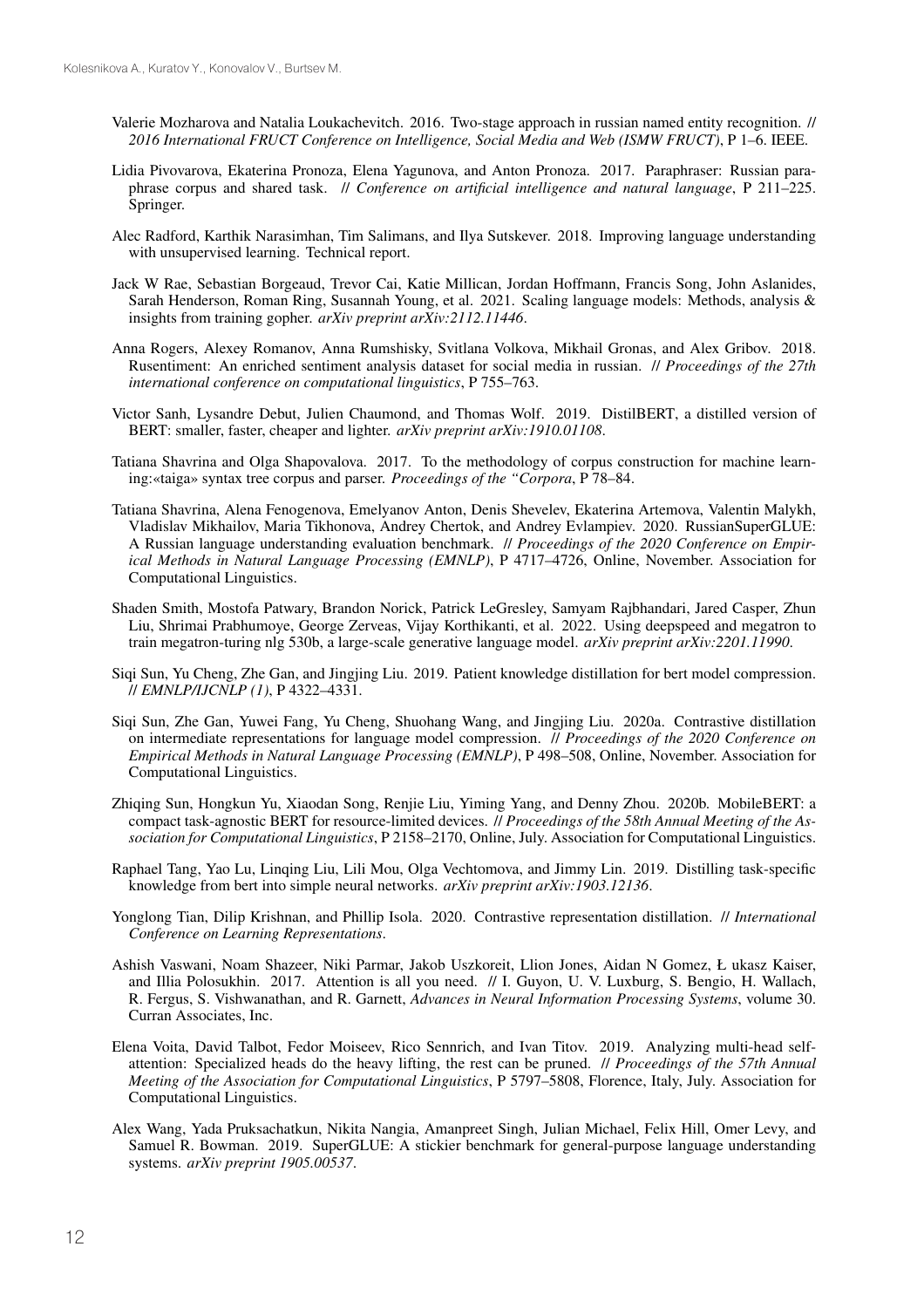- Wenhui Wang, Furu Wei, Li Dong, Hangbo Bao, Nan Yang, and Ming Zhou. 2020. Minilm: Deep self-attention distillation for task-agnostic compression of pre-trained transformers. // H. Larochelle, M. Ranzato, R. Hadsell, M. F. Balcan, and H. Lin, *Advances in Neural Information Processing Systems*, volume 33, P 5776–5788. Curran Associates, Inc.
- Wenhui Wang, Hangbo Bao, Shaohan Huang, Li Dong, and Furu Wei. 2021. MiniLMv2: Multi-head self-attention relation distillation for compressing pretrained transformers. // *Findings of the Association for Computational Linguistics: ACL-IJCNLP 2021*, P 2140–2151, Online, August. Association for Computational Linguistics.
- John Wieting and Douwe Kiela. 2019. No training required: Exploring random encoders for sentence classification. // *International Conference on Learning Representations*.
- Sanqiang Zhao, Raghav Gupta, Yang Song, and Denny Zhou. 2021. Extremely small BERT models from mixedvocabulary training. // *Proceedings of the 16th Conference of the European Chapter of the Association for Computational Linguistics: Main Volume*, P 2753–2759, Online, April. Association for Computational Linguistics.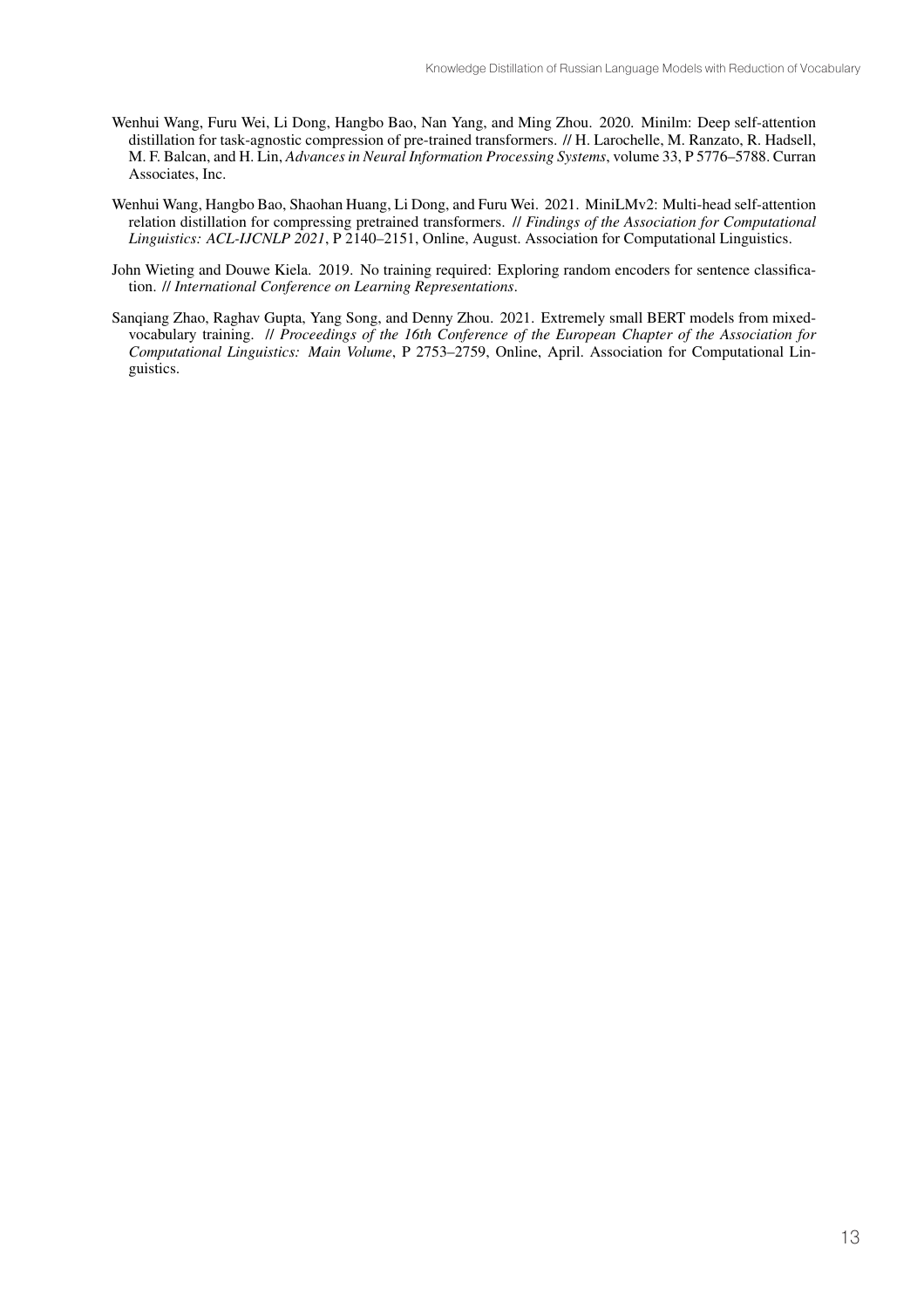# A Models

We measured inference time and memory required for models from the Table 3 on NVIDIA GeForce GTX 1080 Ti and Intel(R) Core(TM) i7-7700K CPU @ 4.20GHz using benchmark utils from Transformers library<sup>11</sup>. For testing random sequences with batch  $size = 16$  and sequence length = 512 were generated. We run each model 100 times to reduce an effect of possible external factors on time and memory values. Some of the distilled models require more memory for inference due to different implementations of DistilBERT and BERT architectures.

| Model                                                             | # layers     | $#$ vocab, $K$        | $#$ hid | Params, M               | Mem, MB              |                                  | Inference time, ms      |                          | Inference mem, MB            |
|-------------------------------------------------------------------|--------------|-----------------------|---------|-------------------------|----------------------|----------------------------------|-------------------------|--------------------------|------------------------------|
|                                                                   |              |                       |         |                         |                      | cpu                              | gpu                     | cpu                      | gpu                          |
| teacher<br>distil-base<br>distil-small                            | 12<br>6<br>2 | 119.5                 | 768     | 177.9<br>135.5<br>107.1 | 679<br>517<br>409    | 5283.2<br>2335.4<br>802.4        | 186.6<br>55.3<br>1.5    | 1550<br>2177<br>1541     | 1938<br>2794<br>1810         |
| distil-tiny30<br>distil-tiny20<br>$distil-tiny10$<br>distil-tiny5 | 3            | 30.5<br>20<br>10<br>5 | 264     | 10.4<br>7.6<br>3.6      | 41<br>30<br>19<br>14 | 374.7<br>357.6<br>356.5<br>354.9 | 2<br>1.9<br>1.8<br>1.8  | 714<br>695<br>679<br>664 | 1158<br>1148<br>1138<br>1126 |
| rubert-tiny<br>rubert-tiny2                                       | 3            | 29.6<br>83.8          | 312     | 11.8<br>29.3            | 45.5<br>112          | 942.9<br>1786.6                  | $2.2\phantom{0}$<br>2.3 | 1308<br>3054             | 2088<br>3848                 |

Table 3: Teacher and student models characteristics. All models have 12 attention heads. "Mem" column is memory on disk required to store model, while "Inference time"/"Inference mem" is time/memory required for model to make inference on a given batch. Inference tests were made on batches of 16 random sequences with length 512. For distil-tiny\* models, \* corresponds to a vocabulary size in thousands.

Comparing to the teacher distil-base  $1.3\times$  lighter and  $3.5\times$  faster on GPU. At the same time distil-small is  $1.7 \times$  lighter and  $126 \times$  faster on GPU. But the memory required for inference remains almost the same as for teacher.

As vocabulary size decreases, the students distil-tiny are getting lighter: from  $17\times$  to  $49\times$  for models from 30k to 5k vocabulary. Inference time and memory holds almost the same order. Models distil-tiny are up to  $104\times$  faster on GPU; memory consumption is up to 1.7 times lower on GPU. But still distil-small is the fastest of all students because of the lowest number of Transformer layers.

Nevertheless, rubert-tiny is  $15\times$  lighter (rubert-tiny2 6 $\times$ ) than our teacher. Both models are  $85\times$ faster on GPU, but require even more memory for inference.

## B Training details

Our code is based on DistilBERT open-source implementation<sup>12</sup>. We trained students on 8 Tesla P100-SXM2-16Gb for 64 epochs with batch size = 4, gradient accumulation steps = 128 and AdamW optimizer (Loshchilov and Hutter, 2017). For learning rate we applied warmup from 0 to  $5e^{-4}$  and when required number of warmup steps passed, learning rate was halved after three validation epochs, if validation loss was not improved. We used DeepPavlov library (Burtsev et al., 2018) for our fine-tuning experiments.

## B.1 Weights initialization

We initialized student models with parameters from the teacher. To initialize student embeddings we made the following steps:

- 1. Subwords from teacher vocabulary were split by student subwords (see *reduce* in Sec. 3.3).
- 2. For each student subword we collected corresponding teacher subwords in which that subword occured (according to the splits from previous step).

<sup>11</sup>huggingface.co/docs/transformers/benchmarks

<sup>&</sup>lt;sup>12</sup> github.com/huggingface/transformers/tree/master/examples/research\_projects/distillation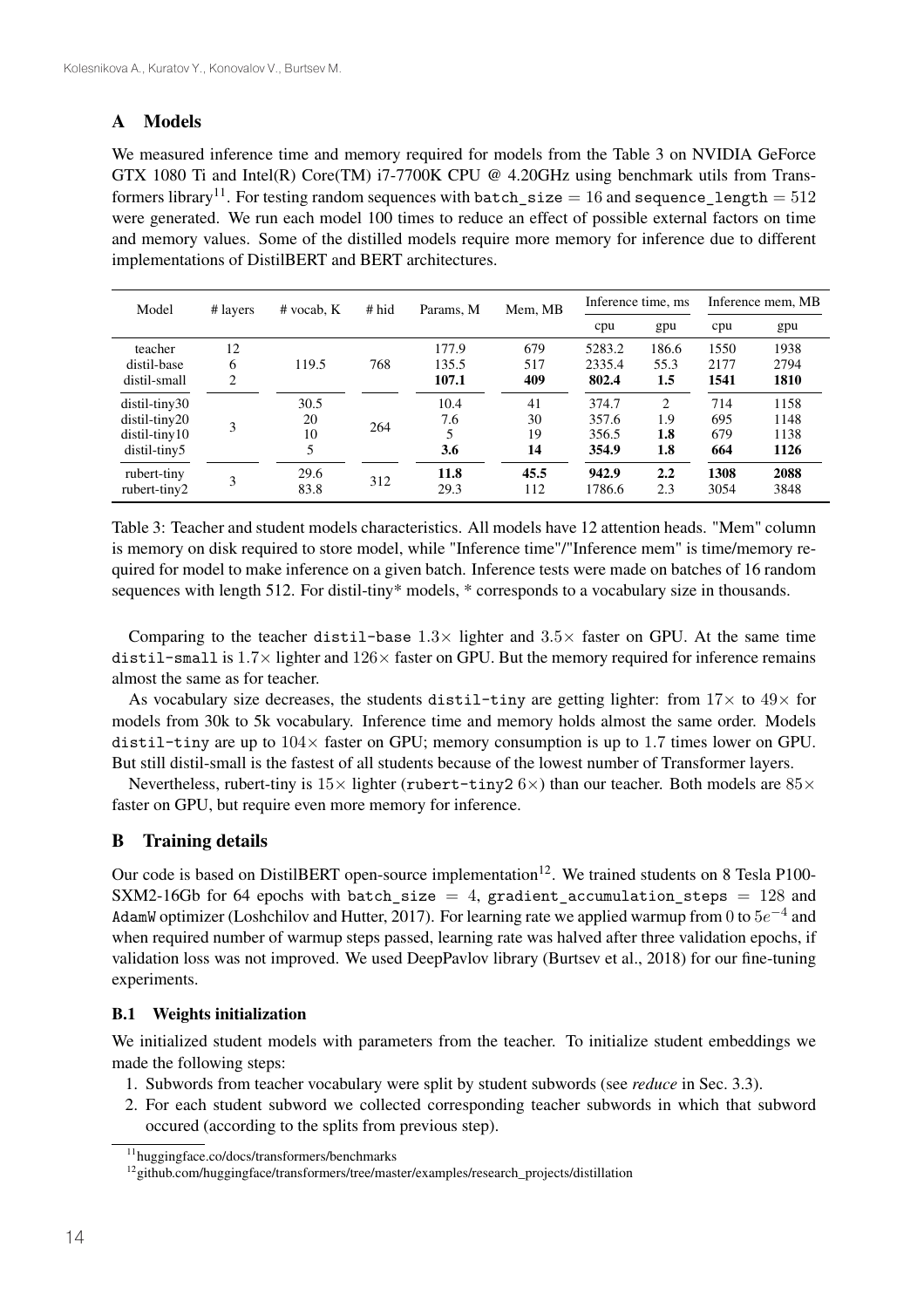3. Student subword embeddings were initialized with averaged embeddings of the corresponding teacher subwords.

To initialize student layers, 12 Transformer layers of the teacher were grouped by 4 and averaged to match 3 student layers. Then we cut them to match student hidden states dimension.

## B.2 Distilling teacher hidden states

The following steps were made:

- 1. Student and teacher model have different number of Transformer layers. Therefore, for each input token we averaged outputs of all Transformer layers for this token.
- 2. Match or reduce strategies were applied to align student sequence length dimension.
- 3. Averaged and aligned student hidden states were projected by fully-connected layer to match the teacher hidden states dimension. We initialized projection layers randomly (He et al., 2015) and use them in two modes – *frozen* and *trainable*.
- 4. MSE loss computed between aligned student and teacher hidden states.

## C Experiments with different vocabulary sizes

As vocabulary size decreased, we expected more teacher knowledge would be lost, and students quality would decrease proportionally. Surprisingly we do not see this effect. For the same combination of losses KL-match & MLM we observe two groups of results in Table 4: 1. Scores on ParaPhraser and SberSQuAD increase as vocabulary size decreases. 2. Scores on RuSentiment and Collection-3 decrease as vocabulary become smaller.

| Model           | Proi | <b>Distillation Losses</b> | ParaPhraser                  | RuSentiment      | Collection-3     | SberQuAD                       |                    |
|-----------------|------|----------------------------|------------------------------|------------------|------------------|--------------------------------|--------------------|
|                 |      |                            | F1                           | F1 (weighted)    | Entity F1        | F1                             | EM                 |
| teacher         | -    | MLM, NSP                   | $86.30 \pm 0.96$             | $76.00 \pm 0.53$ | $97.01 \pm 0.13$ | $83.82 + 0.15$                 | $65.60 \pm 0.12$   |
| distil-base     |      | MLM, KL, MSE, Cos          | $82.86 \pm 0.47$             | $75.82 \pm 0.98$ | $96.40 \pm 0.20$ | $80.05 + 0.43$                 | $60.96 + 0.51$     |
| distil-small    |      |                            | $75.53 \pm 1.03$             | $74.58 + 0.10$   | $94.20 \pm 0.20$ | $68.92{\scriptstyle \pm 0.30}$ | $48.21 \pm 0.39$   |
| distil-tiny30   |      |                            | $74.59{\scriptstyle\pm0.20}$ | $72.90 \pm 0.20$ | $93.19 \pm 0.17$ | $52.64 \pm 0.37$               | $34.74 \pm 0.41$   |
| distil-tiny20   | M    | MLM, KL                    | $74.35 \pm 0.59$             | $72.49 \pm 0.21$ | $92.57 \pm 0.15$ | $48.46 \pm 1.39$               | $31.11 \pm 1.34$   |
| $distil-tiny10$ |      |                            | $74.58 \pm 0.24$             | $72.50 \pm 0.24$ | $92.20 \pm 0.14$ | $64.05 \pm 0.82$               | $44.66 \pm 0.83$   |
| distil-tiny5    |      |                            | $74.88 + 0.33$               | $70.86 \pm 0.29$ | $91.43 \pm 0.15$ | $67.46 \pm 0.26$               | $47.82_{\pm 0.26}$ |

Table 4: Results for students with different vocabulary sizes. Teacher, distil-base, distil-small have 120k tokens in vocabulary.

## D Fine-tuning datasets

ParaPhraser is a set of sentence pairs collected from news headlines and annotated as precise paraphrase, near paraphrase and non-paraphrase. The task we solve is binary classification – predict whether sentence pairs are paraphrases (precise or near paraphrases) or not. RuSentiment is a dataset for sentiment analysis of public posts on Russian social network VKontakte. Five categories were annotated "Neutral", "Negative", "Positive", "Speech Act", and "Skip". SberQuAD is a Russian QA dataset for a reading comprehension evaluation which contains paragraph–question–answer triples. Questions were constructed in such a way that answer is a some paragraph span. For NER task we used Collection-3: Persons-1000  $\text{collection}^{13}$  which contains names of persons, additionally annotated with organizations and locations named entities.

RussianGLUE is an advanced Russian general language understanding evaluation benchmark that contains nine tasks, collected and organized similarly to the SuperGLUE (Wang et al., 2019) methodology. The benchmark can be divided into six groups including the general diagnostics of language models, common sense understanding, natural language inference, reasoning, machine reading and world knowledge.

<sup>13</sup>ai-center.botik.ru/Airec/index.php/ru/collections/28-persons-1000